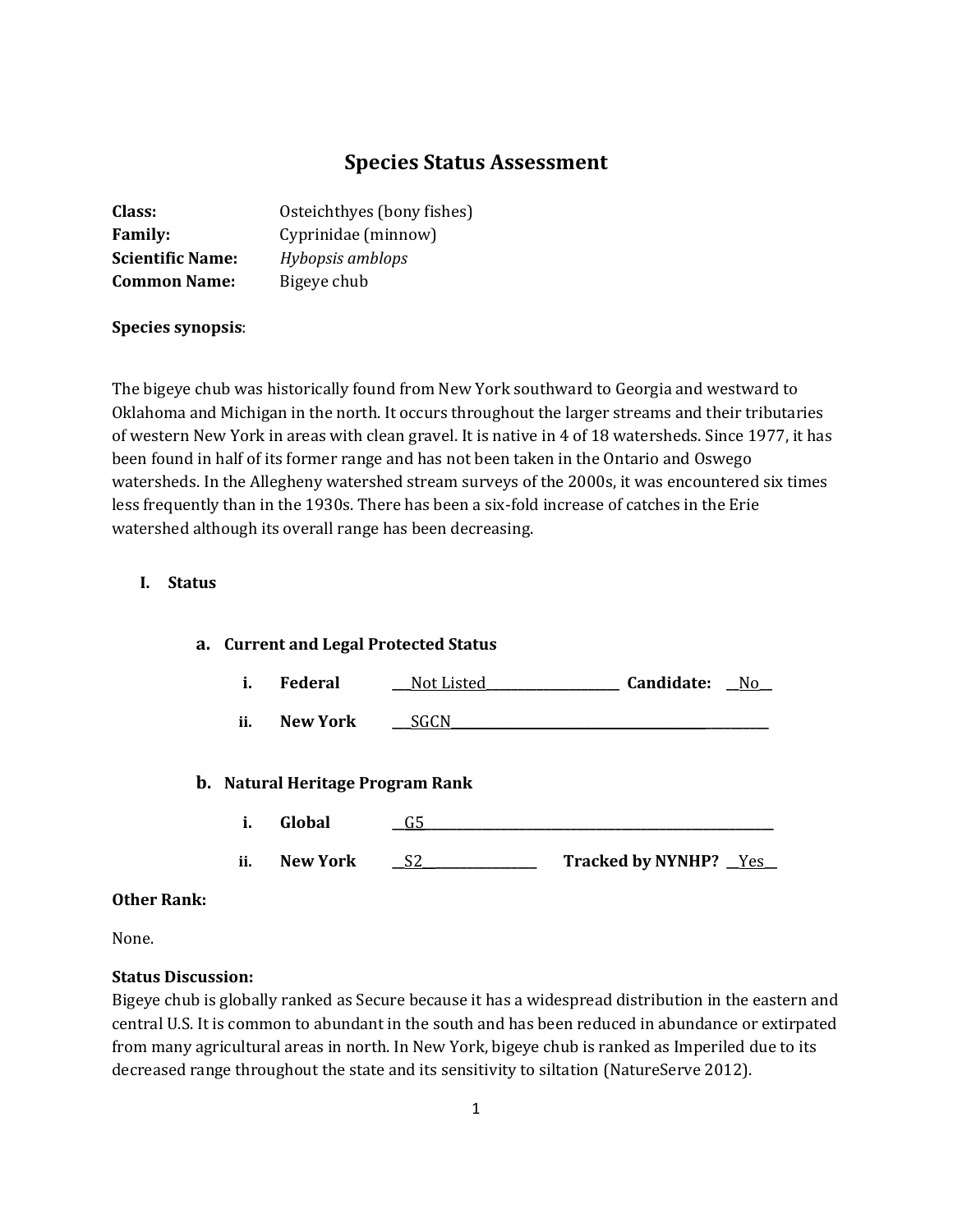Bigeye chub is listed as SGCN in Michigian and Ohio, where it is ranked as SH and S4 respectively. The Ohio DNR website notes that, "Bigeye chubs were once common throughout Ohio but today are almost entirely absent from the Northwest part of the state and have disappeared from many other river systems as well." This species is listed as endangered in Illinois. Other states throughout the range note steep declines.

#### **II. Abundance and Distribution Trends**

**a. North America**

|     | Abundance                          |             |                           |           |
|-----|------------------------------------|-------------|---------------------------|-----------|
|     | declining $\overline{\phantom{a}}$ | _increasing | __ stable<br>$\mathbf{X}$ | __unknown |
| ii. | Distribution:                      |             |                           |           |
|     | declining                          | _increasing | stable<br>$\mathbf{X}$    | unknown   |

**Time frame considered: \_\_**Past 10 years/3 generations (NatureServe 2012)

#### **b. Regional**

**i. Abundance \_\_\_\_\_ declining \_\_\_\_\_increasing \_\_\_\_\_stable \_\_X\_\_ unknown ii. Distribution: \_\_\_\_\_ declining \_\_\_\_\_increasing \_\_\_\_\_stable \_\_X\_\_ unknown Regional Unit Considered: \_\_\_\_\_\_\_\_**Region 5 - Northeast**\_\_\_\_\_\_\_\_\_\_\_\_\_\_\_\_\_\_\_\_\_\_\_\_ Time Frame Considered: \_\_\_\_\_\_\_\_\_\_\_\_\_\_\_\_\_\_\_\_\_\_\_\_\_\_\_\_\_\_\_\_\_\_\_\_\_\_\_\_\_\_\_\_\_\_\_\_\_\_\_\_\_\_\_\_**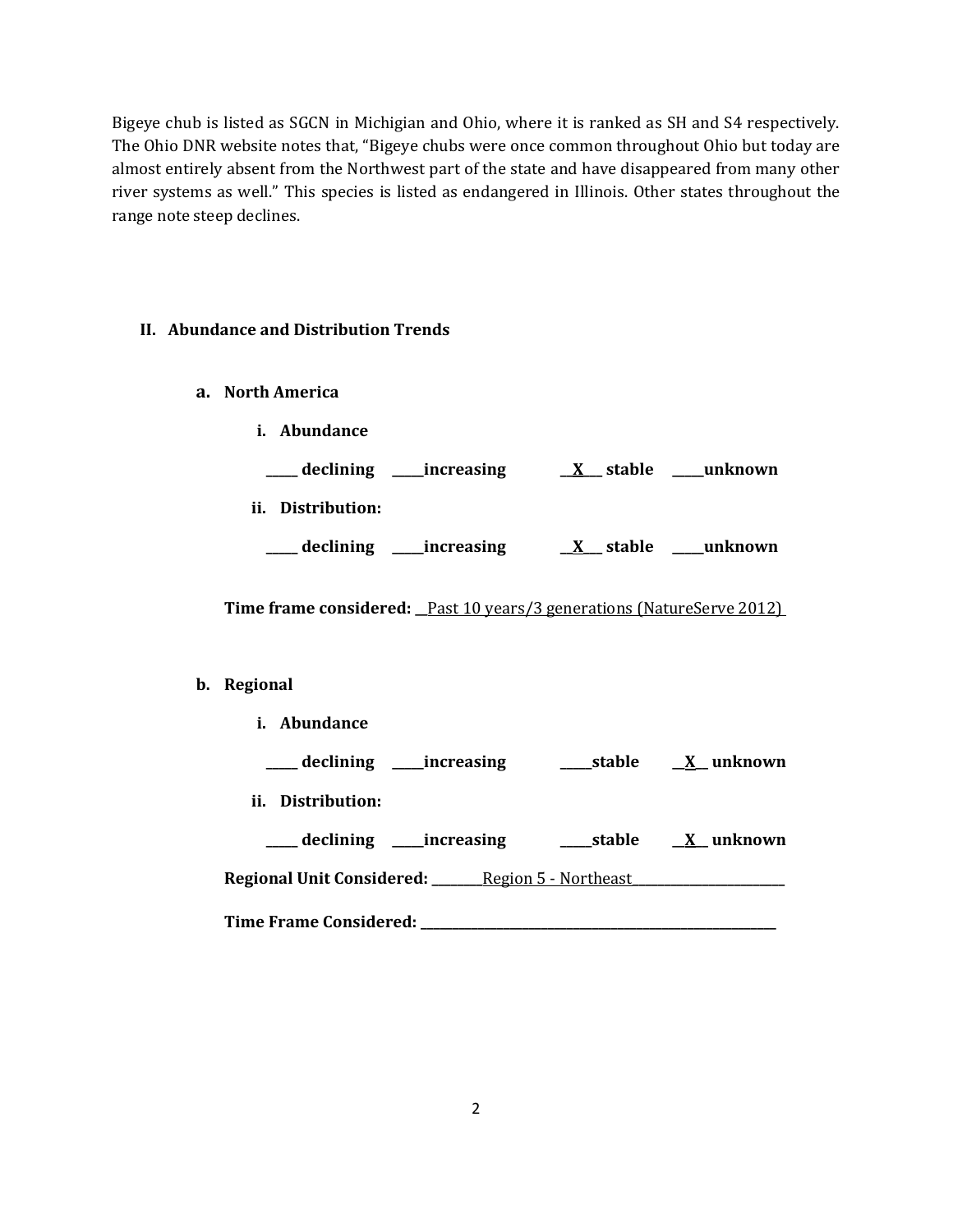**c. Adjacent States and Provinces**

| <b>CONNECTICUT</b>                                                                 |                                                         | Not Present $X$ No data ____                                        |                             |
|------------------------------------------------------------------------------------|---------------------------------------------------------|---------------------------------------------------------------------|-----------------------------|
| <b>MASSACHUSETTS</b>                                                               |                                                         | Not Present $X$ No data $Z$                                         |                             |
| <b>NEW JERSEY</b>                                                                  |                                                         |                                                                     | Not Present $X$ No data $X$ |
| <b>ONTARIO</b>                                                                     |                                                         | Not Present $X_N$ No data $X_N$                                     |                             |
| <b>QUEBEC</b>                                                                      |                                                         | Not Present $X$ No data $X$                                         |                             |
| <b>VERMONT</b>                                                                     |                                                         | Not Present $\underline{\quad X \quad}$ No data $\underline{\quad}$ |                             |
| PENNSYLVANIA                                                                       |                                                         |                                                                     |                             |
| i. Abundance<br>ii. Distribution:                                                  | declining ____increasing ______stable <u>X</u> _unknown |                                                                     |                             |
|                                                                                    |                                                         |                                                                     |                             |
|                                                                                    |                                                         |                                                                     |                             |
| d. NEW YORK                                                                        |                                                         |                                                                     | No data ______              |
| i. Abundance                                                                       |                                                         |                                                                     |                             |
|                                                                                    |                                                         |                                                                     |                             |
| ii. Distribution:                                                                  |                                                         |                                                                     |                             |
|                                                                                    |                                                         |                                                                     |                             |
| Time frame considered: 1970s - present 1970s - promotion and the frame considered: |                                                         |                                                                     |                             |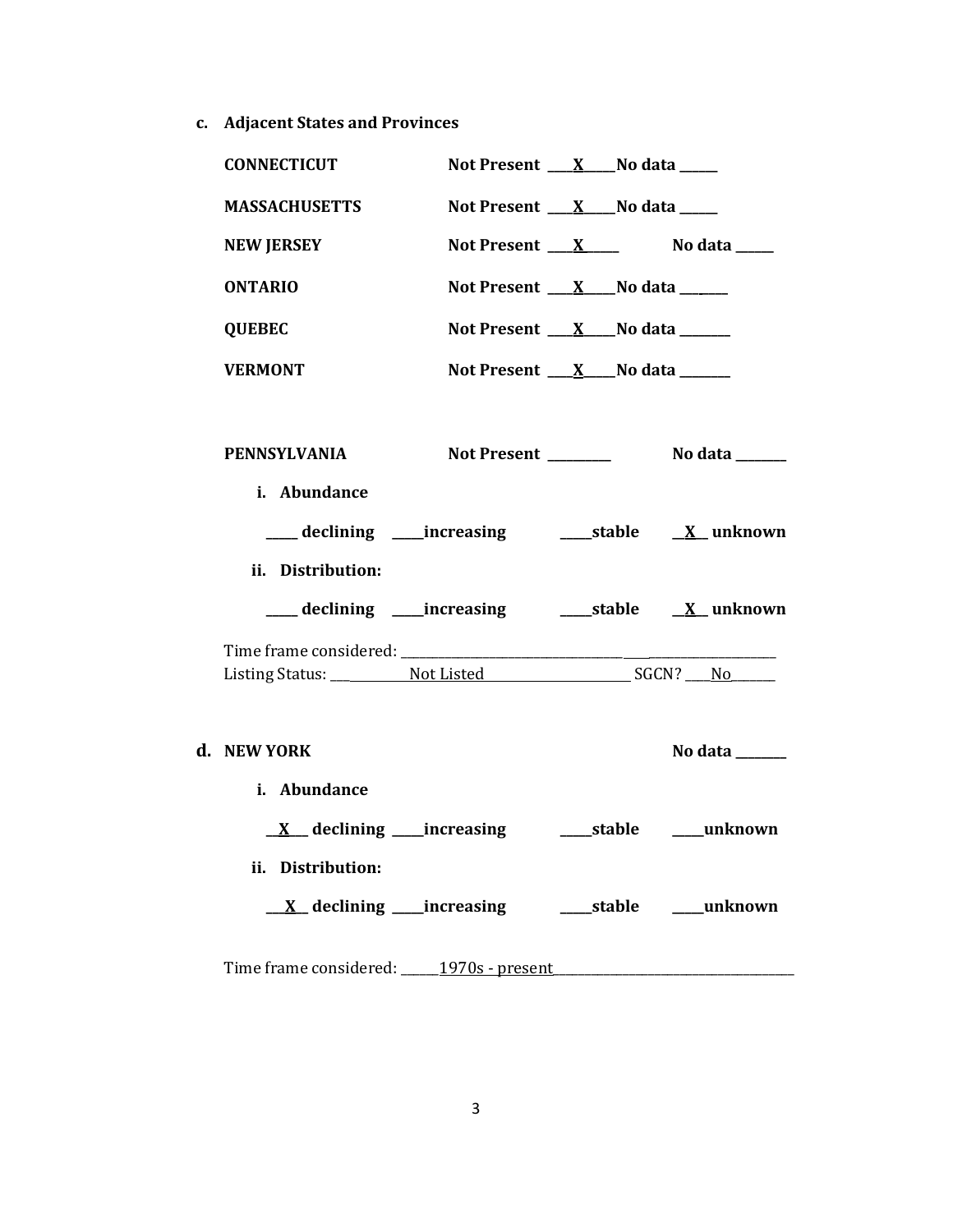### **Monitoring in New York.**

Monitoring programs are carried out by the Rare Fish Unit (1998-present).

# **Trends Discussion:**

The short term trend for this species over the past 10 years or three generations is uncertain but probably relatively stable or slowly declining (30%). Long-term trends show that distribution and abundance have declined greatly in the north (NatureServe 2012). It is common to abundant in the south but reduced in abundance or extirpated from many agricultural areas in the northern portion of its range. Historically, bigeye chub were found in over 19 waters (now only in 6) and are declining in their range (or gone or dangerously sparse) in all 4 watersheds. Abundance has declined in the Ontario, Allegheny, and Oswego watersheds.

More widely distributed in the Allegheny in the 1930s, they were collected in more than 13% of the stream sites. Other watersheds in the 1930s contained fewer, like 1.1% in the Erie, 0.6% in the Ontario and the only catch in Oswego was near Montezuma Marsh in 1886. During the 1950s and after 1979 when there were extensive surveys in the Allegheny, the bigeye chub was less commonly caught.

The distribution of this species among sub-basins within each watershed (HUC 10) have also changed substantially, with records from 20 of the units from before 1977 and only 7 units occupied since 1977. Statewide, the number of records for this species in the last 35 years has been 19, compared to 103 reports prior to 1977. Since 1993 it has been caught 20 times (some sites with multiple catches). This trend of decline in all 4 of the watersheds causes imminent concern for this species.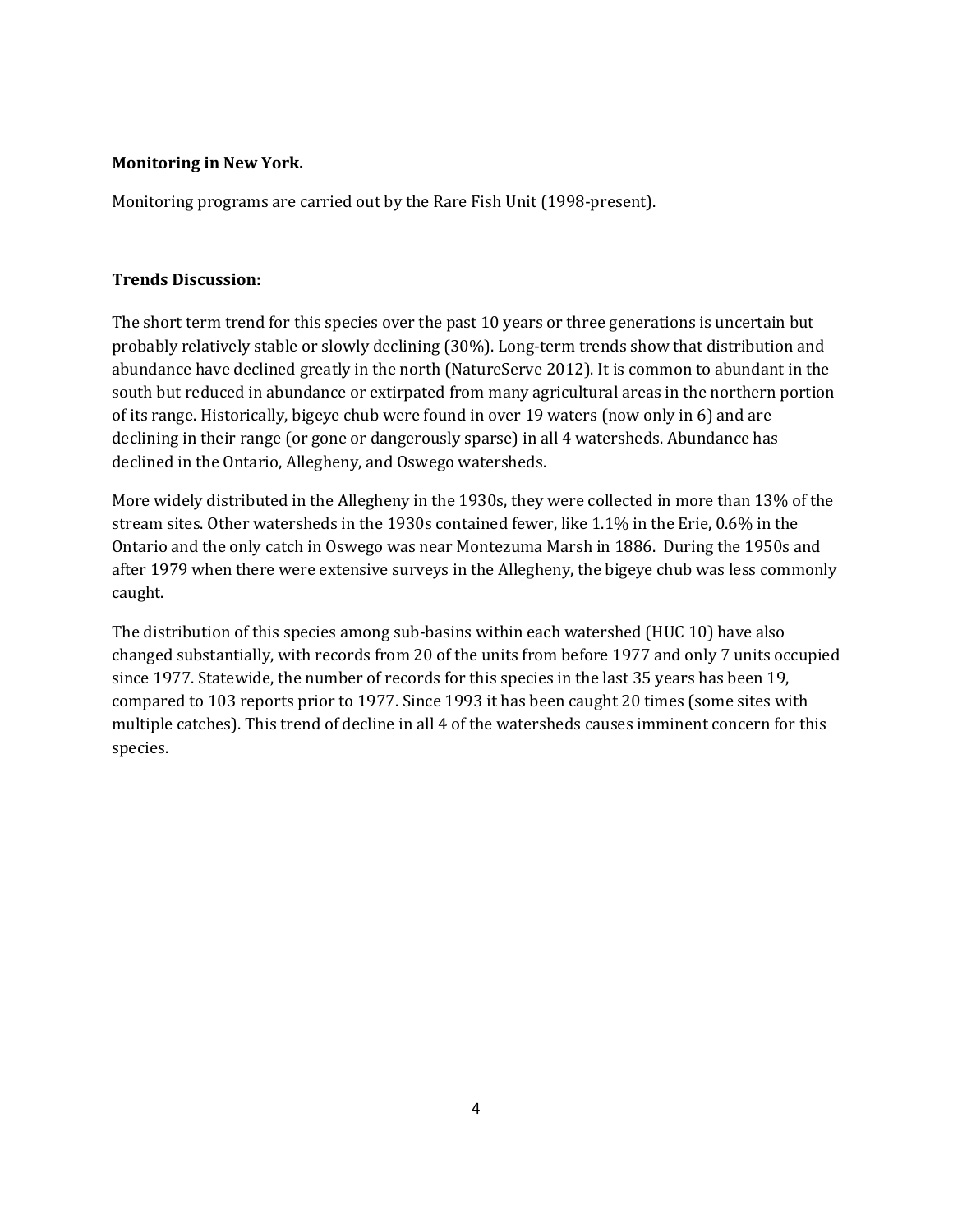

**Figure 1**. U.S. distribution of bigeye chub by watershed (NatureServe 2012).

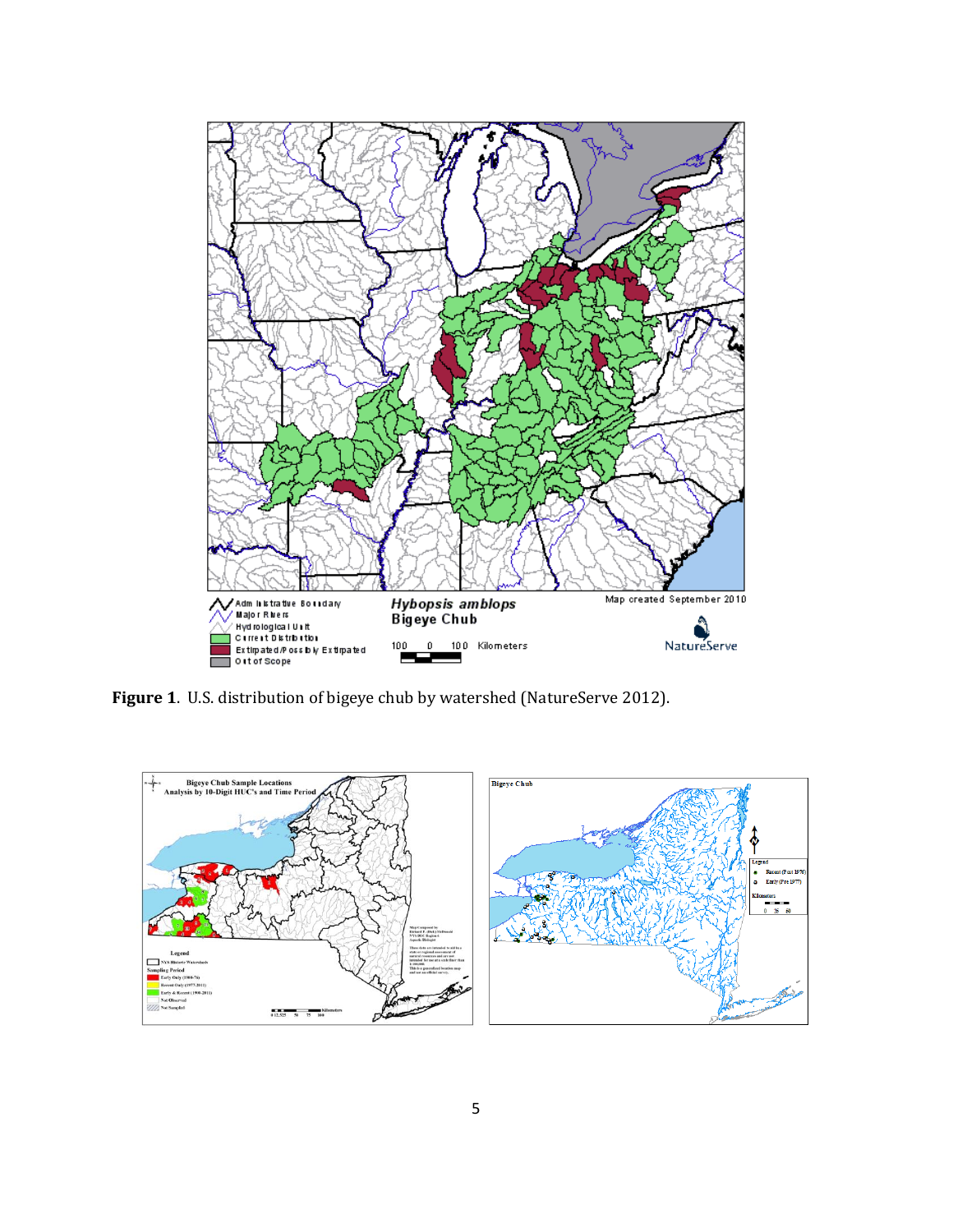**Figure 2**. Bigeye chub distribution in New York, depicting fish sampled before 1977 and from 1977 to current time, shown with the corresponding HUC-10 units where they were found along with the number of records. Left map depicts the range of bigeye chub in New York.

|                             | Total # HUC10 | <b>Early only Rec only</b> | <b>Early &amp; Recent</b> | <b>Watershed status</b> |
|-----------------------------|---------------|----------------------------|---------------------------|-------------------------|
| Allegheny River             |               |                            |                           |                         |
| Lake Erie - Niagara R $ 6 $ |               |                            | n.)                       |                         |
| Lake Ontario                |               |                            |                           | Loss                    |
| Oswego River                |               |                            |                           | Loss                    |
| sum                         |               |                            |                           |                         |

**Table 1.** Records of rare fish species in hydrological units (HUC-10) are shown according to their watersheds in early and recent time periods (before and after 1977). Further explanations of details are found in Carlson (2012).

#### **III. New York Rarity, if known:**

| Historic      | # of Animals | <u># of Locations</u> | % of State      |
|---------------|--------------|-----------------------|-----------------|
| prior to 1977 |              | 103 records           | 4/18 watersheds |
| prior to 1980 |              |                       |                 |
| prior to 1990 |              |                       |                 |

#### **Details of historic occurrence:**

In the 1930s, bigeye chub were collected in more than 13% of the Allegheny stream sites. Other watersheds in the 1930s contained fewer: 1.1% in the Erie, 0.6% in the Ontario and the only catch in Oswego was near Montezuma Marsh in 1886. Bigeye chub were less commonly caught in extensive surveys of the Allegheny watershed during the 1950s and after 1979; tributaries of the eastern, central and western subbasins of the Allegheny watershed such as Dodge, Olean, Ischua, Oil, Fivemile, Great Valley and Stillwater creeks included this species prior to 1979 (Eaton et al. 1979). Additional areas where it appears to have declined or disappeared are in French Creek (Hansen 1983; NYS Museum 1985-2000) and Little Conewango Creek (Daniels 1989). Salmon Creek, a tributary of Lake Ontario near Rochester, is the only site in that watershed which contained this species as recently as 1957 (Cornell Univ. collection), while other ones like Johnson and Oak Orchard Creeks only have records from the 1930s.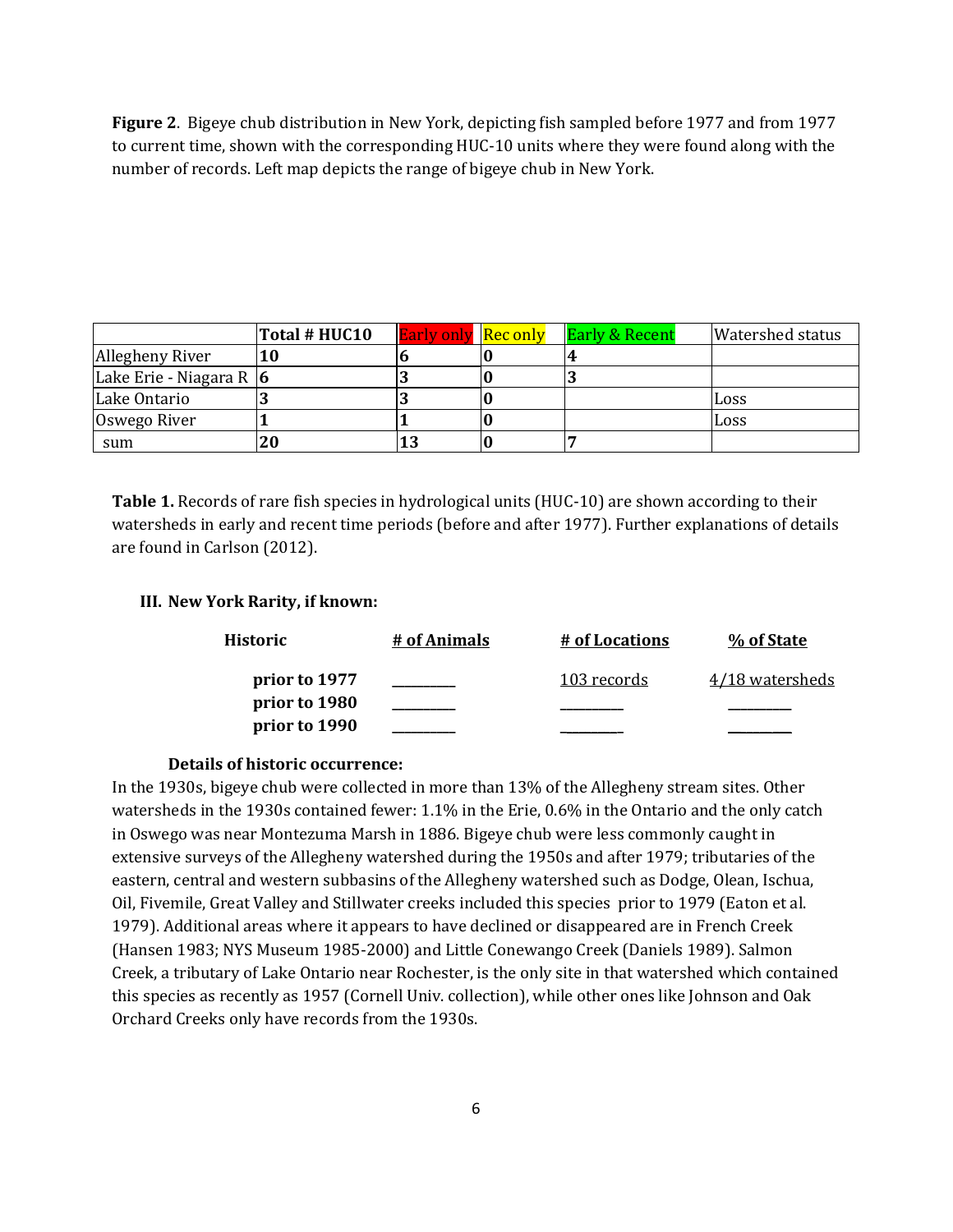| Current      | # of Animals | # of Locations | % of State      |
|--------------|--------------|----------------|-----------------|
| (since 1977) |              | 19 records     | 2/18 watersheds |

### **Details of current occurrence:**

Bigeye chub is currently found in the Allegheny and Erie basins. In 1985-2000, Daniels only caught individuals in one tributary of the Allegheny, or 1/120 (0.1%) of the sites in the basin. In the tributaries of the eastern, central and western subbasins of the Allegheny, this species was found only in Olean, Stillwater, and Conewango creeks. Populations have declined least in the Erie watershed and individuals have recently been collected from the lower Buffalo River system including Buffalo, Little Buffalo, Cayuga and Cazenovia creeks.

#### **New York's Contribution to Species North American Range:**

| % of NA Range in New York | <b>Classification of New York Range</b> |  |  |
|---------------------------|-----------------------------------------|--|--|
| $\frac{100}{2}$ (endemic) | Core                                    |  |  |
| $-76-99$                  | $\underline{X}$ Peripheral              |  |  |
| 51-75                     | ___ Disjunct                            |  |  |
| 26-50                     | Distance to core population:            |  |  |
| $X$ 1-25                  | <b>400 miles</b>                        |  |  |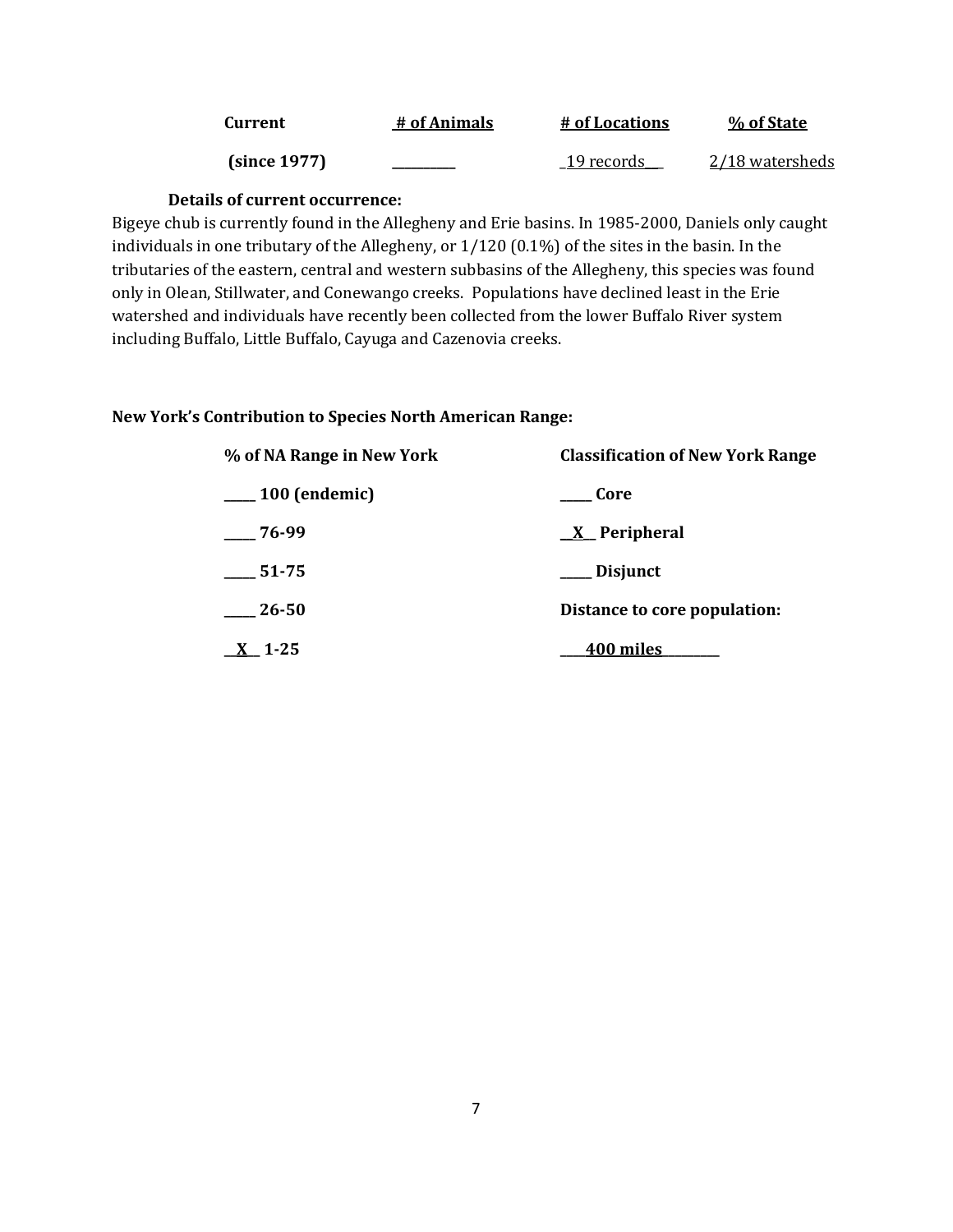# **IV. Primary Habitat or Community Type:**

**1.** Medium River, Low Gradient, Moderately Buffered

**2.** Small River, Low Gradient, Moderately Buffered

# **Habitat or Community Type Trend in New York:**

| Declining ______ Stable    | ____ Increasing |            | X Unknown |  |
|----------------------------|-----------------|------------|-----------|--|
|                            |                 |            |           |  |
| <b>Habitat Specialist?</b> |                 | <b>Yes</b> | No.       |  |
| <b>Indicator Species?</b>  |                 | Yes        | No        |  |

# **Habitat Discussion:**

The bigeye chub is found in small to moderate sized streams with clean sand, gravel or rock bottoms. It is abundant in clear-water areas that are well vegetated with minimum current, usually near riffles in quiet water (Smith 1979). It is not found in areas of high turbidity and is exceptionally intolerant of siltation, making it a good indicator of water quality. Habitat trends are currently unknown.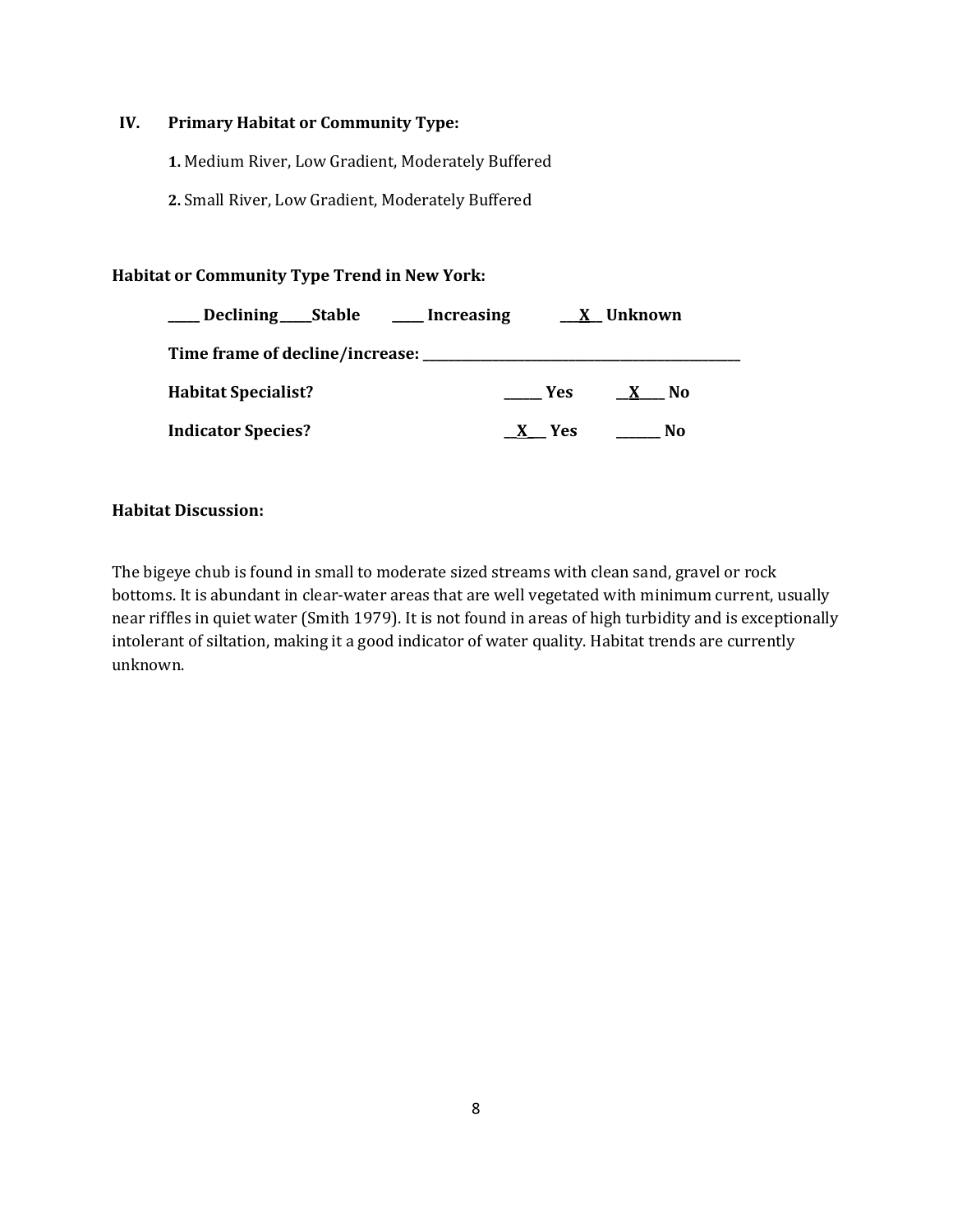- **V. New York Species Demographics and Life History**
	- **\_\_X\_\_\_ Breeder in New York**
		- **\_\_X\_\_ Summer Resident**
		- **\_\_X\_\_ Winter Resident**
		- **\_\_\_\_\_ Anadromous**

# **\_\_\_\_\_ Non-breeder in New York**

- **\_\_\_\_\_ Summer Resident**
- **\_\_\_\_\_ Winter Resident**
- **\_\_\_\_\_ Catadromous**
- **\_\_\_\_\_ Migratory only**
- **\_\_\_\_\_Unknown**

# **Species Demographics and Life History Discussion:**

Very little is known of the life history of this species, but it is likely similar to other chubs (Werner 2004). It spawns from late spring to early summer and the majority of individuals mature in one year in the southern portion of its range (Jenkins and Burkhead 1994, NatureServe 2012). They feed on microcrustaceans, midge larvae and terrestrial insects.

# **VI. Threats:**

This fish is intolerant of water impoundment, siltation, and pollution (NatureServe 2012). Siltation of gravel areas is likely a problem. Trautman (1981) has noted that populations of the bigeye chub declined in prairie streams of west central Ohio as a result of increased siltation of stream bottoms. Undoubtedly this has occurred in New York waters as well, but no studies to assess this or other problems, threats, limiting factors or overall vulnerability of this species or its essential habitat have been conducted. The loss of quality habitats when Montezuma Marsh was drained in the early 1900s was poorly documented, but this elimination of species was echoed with redfin shiner, pugnose shiner and sauger from the same areas. The species is otherwise quite durable in most parts of its range.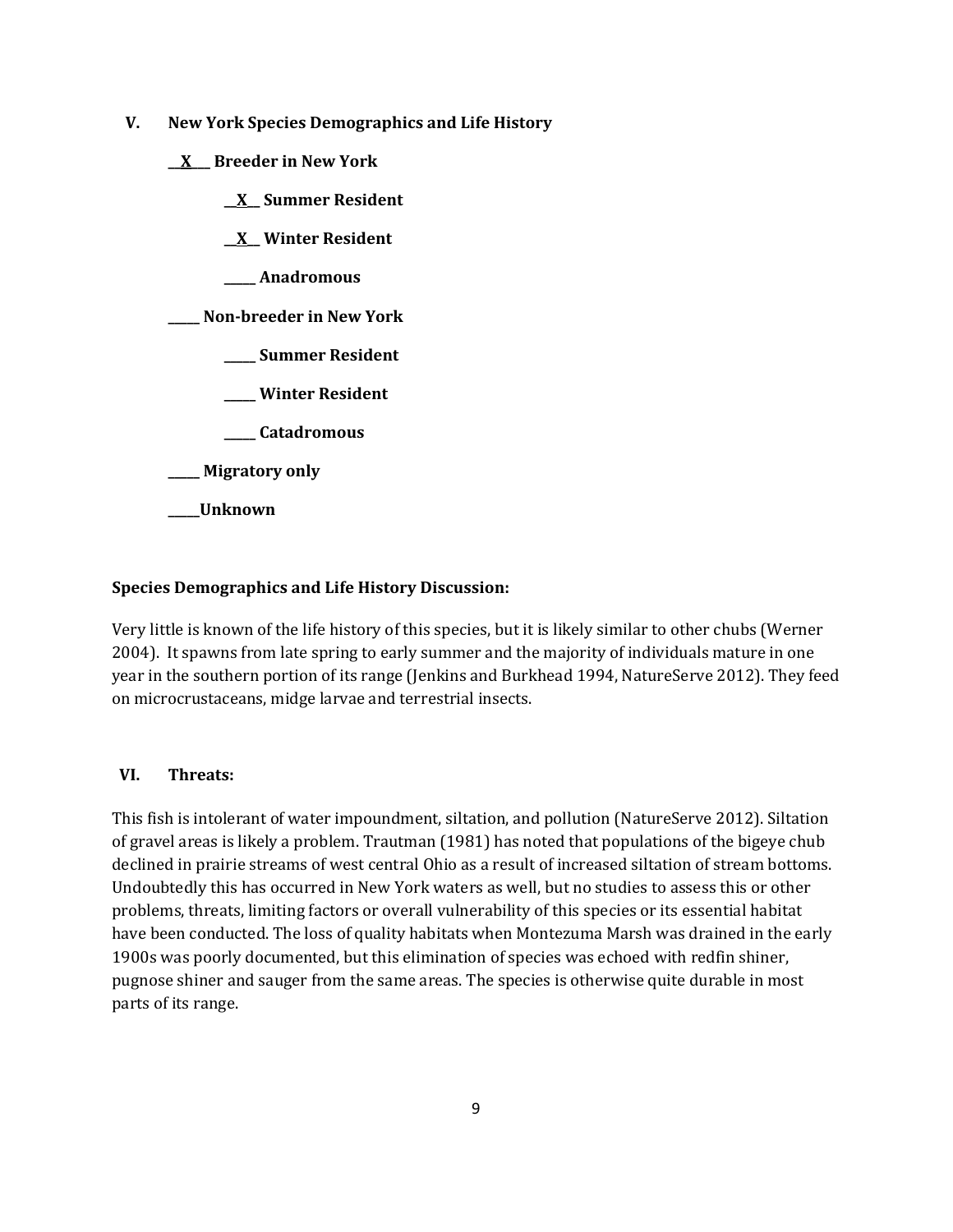# **Are there regulatory mechanisms that protect the species or its habitat in New York?**

**\_\_\_\_\_\_ No \_\_\_\_\_ Unknown \_\_\_X\_\_ Yes** 

New York State Environmental Conservation Law, § 11-0535. 6 NYCRR Part 182.

The Protection of Waters Program provides protection for rivers, streams, lakes, and ponds under Article 15 of the NYS Conservation Law. However, agricultural activity is exempt from these regulations and not all streams are adequately protected by Article 15.

# **Describe knowledge of management/conservation actions that are needed for recovery/conservation, or to eliminate, minimize, or compensate for the identified threats:**

Doug Carlson recommends that stocking be considered in its former range in tributaries of Lake Ontario west of Rochester.

- Protect stream drainages from overuse and development
- Obtain life history information
- This is a priority species for restoration work by NYS.

Conservation actions following IUCN taxonomy are categorized in the table below.

| <b>Conservation Actions</b> |                                                                                  |  |
|-----------------------------|----------------------------------------------------------------------------------|--|
| <b>Action Category</b>      | <b>Action</b>                                                                    |  |
| Land/Water Protection       | Resource/Habitat Protection                                                      |  |
| Land/Water Management       | Site/Area Management                                                             |  |
| Land/Water Management       | Habitat/Natural Process Restoration (remediation of<br>stream habitat)           |  |
| Law/Policy Actions          | Legislation Change/Implementation (protect)<br>streams from overuse/development) |  |

The Comprehensive Wildlife Conservation Strategy (NYSDEC 2005) includes recommendations for the following actions for the bigeye chub.

# **Habitat Research:**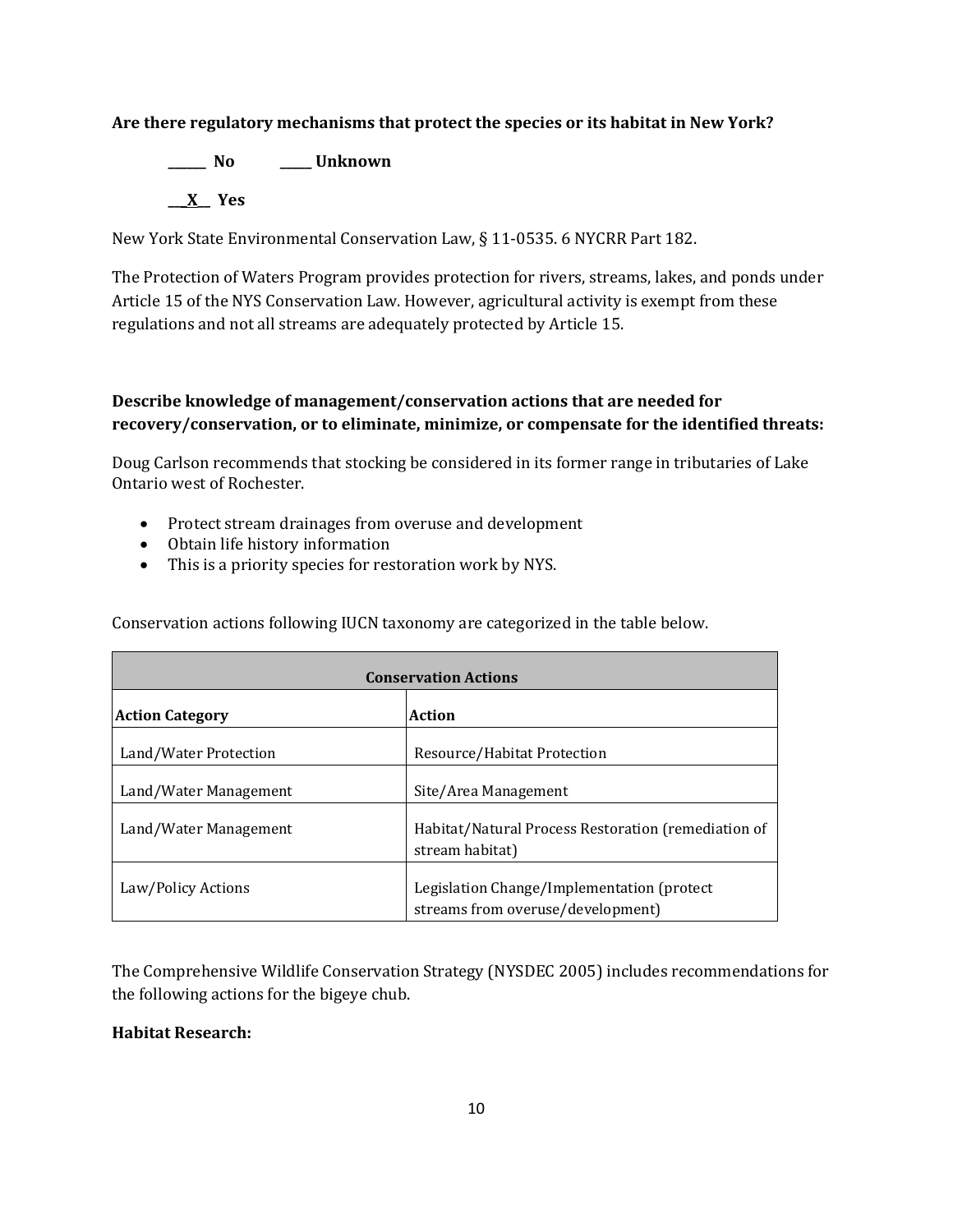\_\_\_\_ Inventory and assess losses of habitat and this species in tributaries of western Lake Ontario. Follow up with remediation efforts.

#### **Population Monitoring:**

More sampling is needed in these basins, like Olean/Ischua Creeks and the Buffalo River system.

#### **VII. References**

- Becker, L.R. Jr. 1982. Fishes of the Allegheny River and its tributaries between Salamanca and Alleghany, Cattaraugus County, New York. MS thesis, St. Bonaventure Univ. St. Bonaventure, NY.
- Carlson, D.M. R.A. Daniels and S.W. Eaton 1999. Status of fishes of the Allegheny River watershed of New York State. Northeastern Naturalist 6(4):305-326.
- Carlson, D.M. 2001. Species accounts for the rare fishes of New York. N. Y. S. Dept. Env. Cons. Albany, NY.
- Carlson, D.M. 2012 (draft). Species accounts of inland fishes of NYS considered as imperiled, 2012. NYDEC, Watertown, NY.
- Clemmer, G.H. 1971. The systematics and biology of the *Hybopsis amblops* complex. Doctoral dissertation. Tulane Univ. New Orleans.
- Daniels, R.A. 1989. Preliminary report, Allegheny River fish survey, 1989. New York State Museum, Albany. 9 pp plus maps
- Daniels, R.A. 1998. Fishes of Allegany State Park. New York State Museum, Albany, NY 81 pp.
- Eaton, S.W., M.M. Kozubowski and R.J. Nemecek. 1979 unpublished. Fishes of the Allegheny River above the Kinzua Dam (with an annotated list of fishes). Dept. Biol., St. Bonaventure Univ., St. Bonaventure, NY
- Hansen, M.J. 1983. Selective predation and longitudinal distribution of benthic stream fishes in French Creek, New York. MS thesis Cornell Univ. Ithaca, NY 167 pp.
- Jenkins, R.E. and N.M. Burkhead. 1994. Freshwater fishes of Virginia. Am. Fish. Soc. Bethesda, MD
- Lee, D.S., et al. 1980. Atlas of North American freshwater fishes. North Carolina State. Mus. Nat. His., Raleigh N.C. 867 pp.